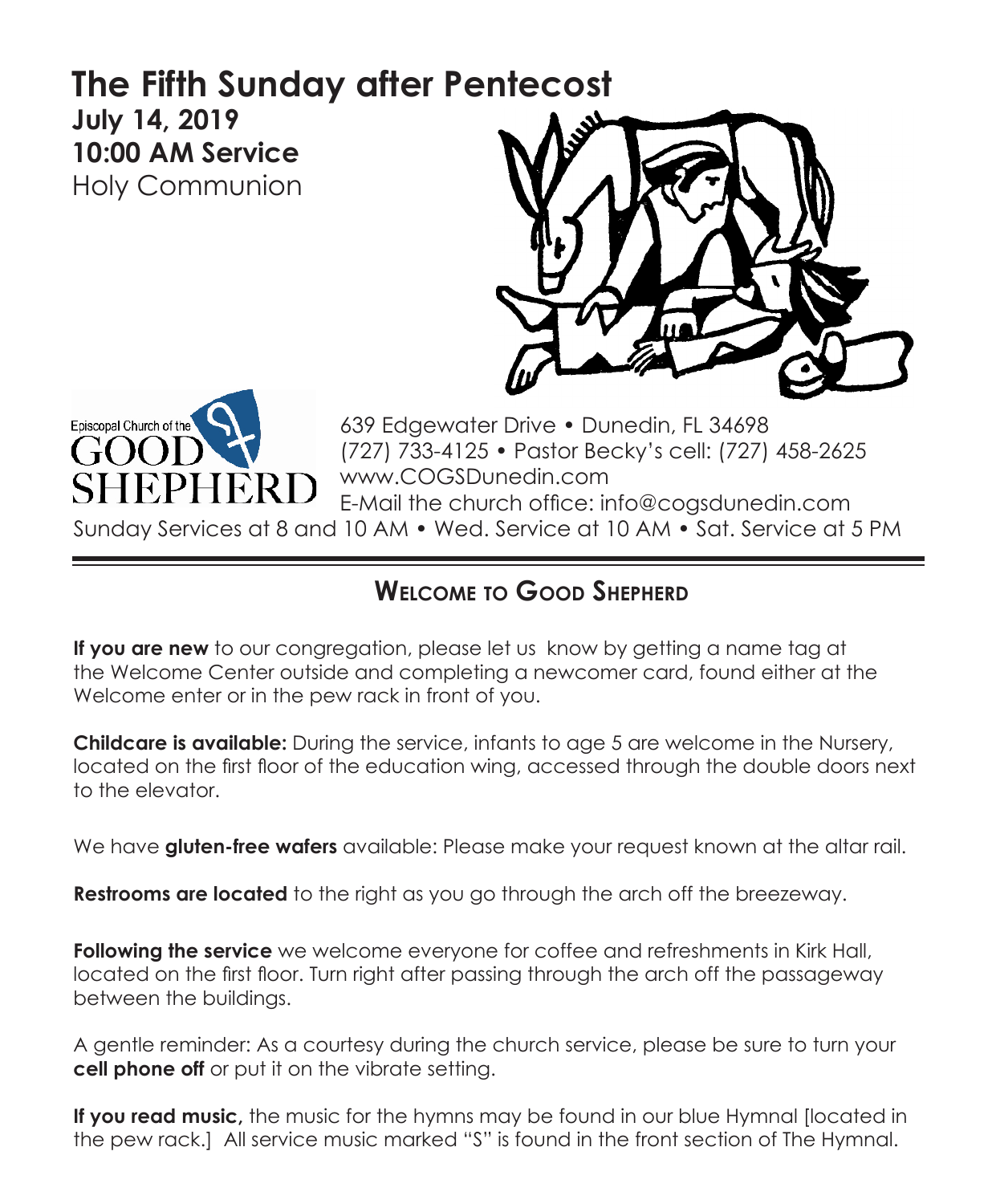# **Gathering for Worship**

*[During the Prelude, please prepare for worship by observing attentive silence.]*

**Prelude** *Jesus, the Very Thought of Thee* Emma Lou Diemer *[Please stand when the chimes sound.]*

Symbols in the Bulletin: P Priest, D Deacon, @ Congregation, L Leader, @ Everyone.

**Gathering Hymn** *God of Grace, and God of Glory* 594 vs. 1–3

C *God of grace and God of glory, on thy people pour thy power; crown thine ancient Church's story; bring her bud to glorious flower. Grant us wisdom, grant us courage, for the facing of this hour, for the facing of this hour.*

*Lo! the hosts of evil round us scorn thy Christ, assail his ways! From the fears that long have bound us free our hearts to faith and praise: grant us wisdom, grant us courage for the living of these days, for the living of these days.*

*Cure thy children's warring madness, bend our pride to thy control; shame our wanton, selfish gladness, rich in things and poor in soul. Grant us wisdom, grant us courage, lest we miss thy kingdom's goal, lest we miss thy kingdom's goal.*

**Welcome, Announcements and Mission Moment** *[Please be seated.]*

## **Acclamation**

*[Please stand.]*

- P Blessed be God: Father, Son, and Holy Spirit.
- C **And blessed be his kingdom, now and for ever. Amen.**

# **Collect for Purity**

- P Let us pray together…
- C **Almighty God, to you all hearts are open, all desires known, and from you no secrets are hid: Cleanse the thoughts of our hearts by the inspiration of your Holy Spirit, that we may perfectly love you, and worthily magnify your holy Name; through Christ our Lord. Amen.**

**Hymn of Praise** *Come Sing, O Church, in Joy*

a *Come sing, O church, in joy! Come join, O church, in song! For Christ the Lord has led us through the ages long! In bold accord, come celebrate the journey now and praise the Lord!*

*Long years have come and gone, and still God reigns supreme, empowering us to catch the vision, dream the dream! In bold accord, come celebrate the journey now and praise the Lord!*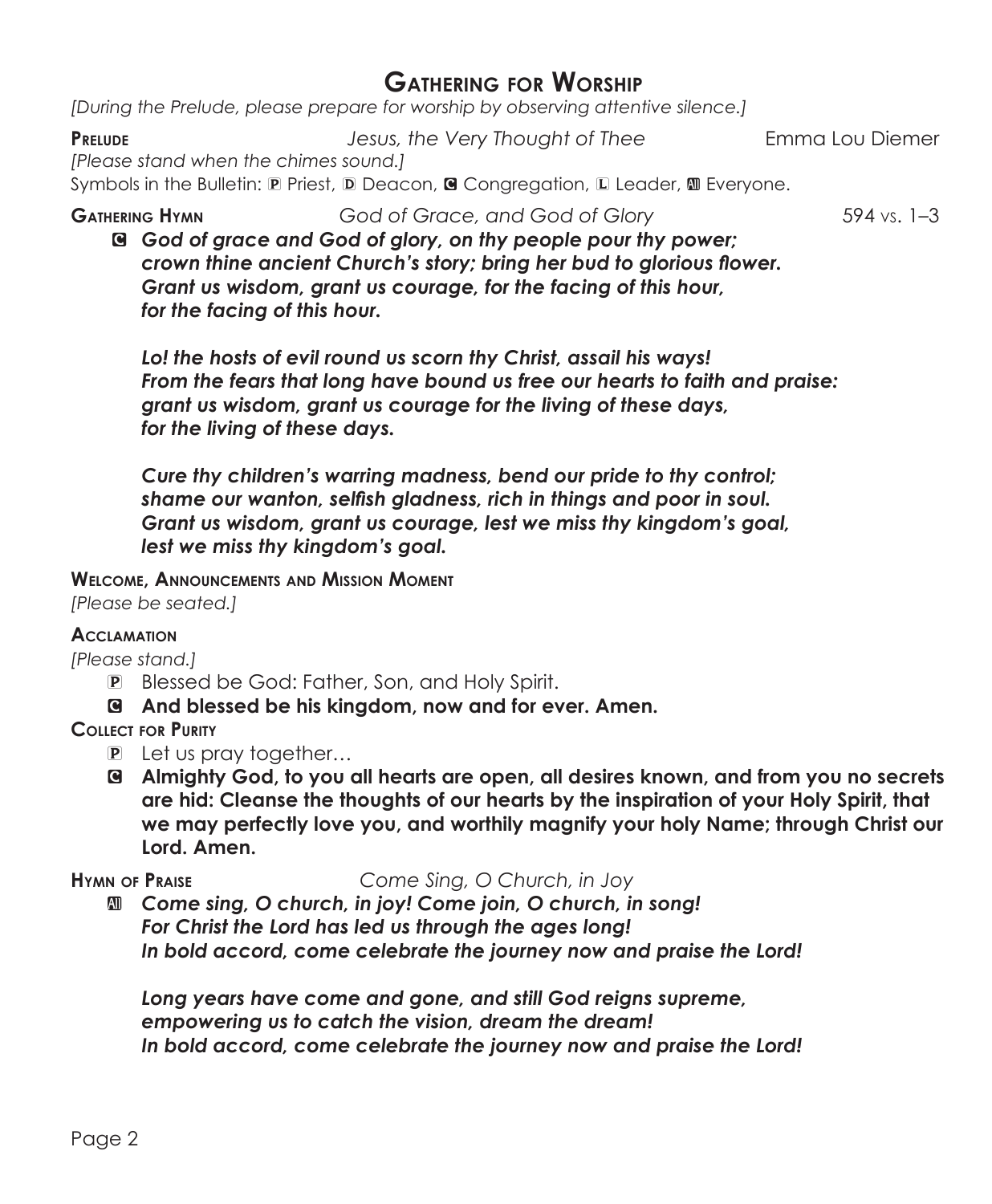### **Collect of the Day**

- P The Lord be with you.
- C **And also with you.**
- P Let us pray… O Lord God, your mercy delights us, and the world longs for your loving care. Hear the cries of everyone in need, and turn our hearts to love our neighbors with the love of your Son, Jesus Christ, our Savior and Lord.

# C **Amen.**

# **WORD OF GOD**

**The Readings:** Deuteronomy 30:9–14 • Psalm 25:1–9 • Romans 13:8–10 • Luke 10:25–37 *[Please be seated.]*

The First Reading:

L *The First Reading is taken from Deuteronomy, chapter 30…*

The Lord your God will help you succeed in everything you do—in your own fertility, your livestock's offspring, and your land's produce—everything will be great! Because the Lord will once again enjoy doing good things for you just as he enjoyed doing them for your ancestors, and because you will be obeying the Lord your God's voice, keeping his commandments and his regulations that are written in this Instruction scroll, and because you will have returned to the Lord your God with all your heart and all your being.

This commandment that I'm giving you right now is definitely not too difficult for you. It isn't unreachable. It isn't up in heaven somewhere so that you have to ask, "Who will go up for us to heaven and get it for us that we can hear it and do it?" Nor is it across the ocean somewhere so that you have to ask, "Who will cross the ocean for us and get it for us that we can hear it and do it?" Not at all! The word is very close to you. It's in your mouth and in your heart, waiting for you to do it.

- L The Word of the Lord.
- C **Thanks be to God.**

Metrical Psalm 25: [Tune: *Jesus Shall Reign*]

*To you, O Lord, I lift my soul, Let not my foes have victory; Let not your servant be ashamed; Confound those set on treachery.*

*Show me your ways, O Lord, my God, And teach my feet your path, I pray; For my salvation comes from you, I trust in you throughout the day.*

*Remember your compassion, Lord, Your steadfast love of ancient days, And in that love remember me, Remember not my youthful ways.*

*Gracious and upright is the Lord Who teaches sinners in the way And guides the humble toward the right And to the lowly shows the way.*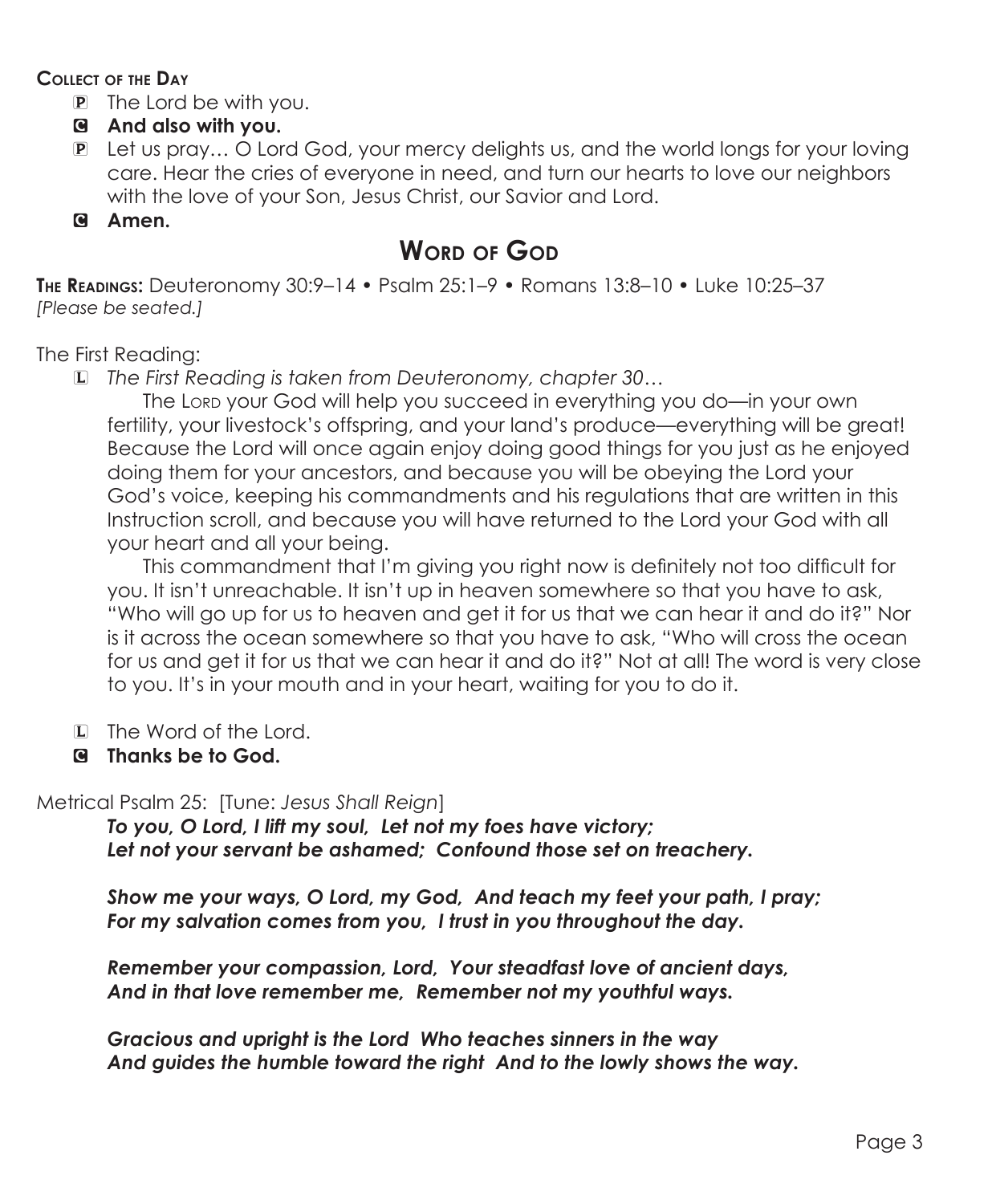# The Second Reading:

L *The Second Reading is taken from Romans, chapter 13…*

Don't be in debt to anyone, except for the obligation to love each other. Whoever loves another person has fulfilled the Law. The commandments, *Don't commit adultery, don't murder, don't steal, don't desire what others have*, and any other commandments, are all summed up in one word: *You must love your neighbor as yourself.* Love doesn't do anything wrong to a neighbor; therefore, love is what fulfills the Law.

- L The Word of the Lord.
- C **Thanks be to God.**



The Gospel:

- D The Holy Gospel of our Lord Jesus Christ according to Luke.
- C **Glory to you, Lord Christ.**
- D A legal expert stood up to test Jesus. "Teacher," he said, "what must I do to gain eternal life?"

 Jesus replied, "What is written in the Law? How do you interpret it?" He responded, "You must love the Lord your God with all your heart, with all your being, with all your strength, and with all your mind, and love your neighbor as yourself."

Jesus said to him, "You have answered correctly. Do this and you will live."

But the legal expert wanted to prove that he was right, so he said to Jesus, "And who is my neighbor?"

 Jesus replied, "A man went down from Jerusalem to Jericho. He encountered thieves, who stripped him naked, beat him up, and left him near death. Now it just so happened that a priest was also going down the same road. When he saw the injured man, he crossed over to the other side of the road and went on his way. Likewise, a Levite came by that spot, saw the injured man, and crossed over to the other side of the road and went on his way. A Samaritan, who was on a journey, came to where the man was. But when he saw him, he was moved with compassion. The Samaritan went to him and bandaged his wounds, tending them with oil and wine. Then he placed the wounded man on his own donkey, took him to an inn, and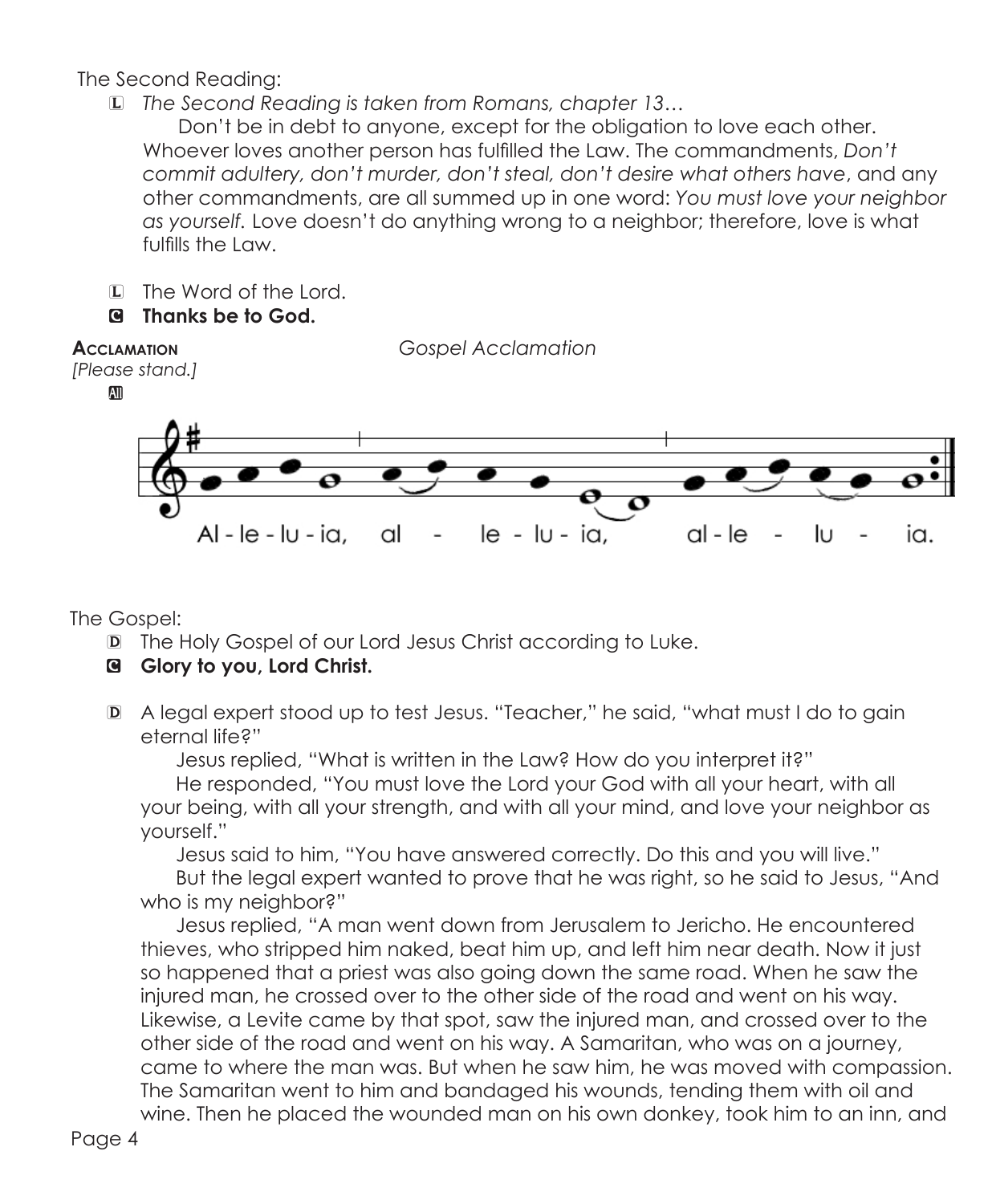took care of him. The next day, he took two full days' worth of wages and gave them to the innkeeper. He said, 'Take care of him, and when I return, I will pay you back for any additional costs.' What do you think? Which one of these three was a neighbor to the man who encountered thieves?"

Then the legal expert said, "The one who demonstrated mercy toward him." Jesus told him, "Go and do likewise."

D The Gospel of the Lord.

### C **Praise to you, Lord Christ.**

*[Please be seated.]*

**SERMON** Cindy Roehl

**Sermon Hymn** *Jesu, Jesu, Fill Us With Your Love*

*[Please stand.]*

 $\blacksquare$  Refrain *Jesu, Jesu, fill us with your love, show us how to serve the neighbors we have from you.*

*Kneels at the feet of his friends, silently washes their feet, master who acts as a slave to them.* Refrain

*Neighbors are wealthy and poor, varied in color and race, neighbors are nearby and far away.* Refrain

*These are the ones we will serve, these are the ones we will love: all these are neighbors to us and you.* Refrain

**The Nicene Creed**

 $\mathbf{w}$  **We believe in one God, the Father, the Almighty, maker of heaven and earth, of all that is, seen and unseen.**

 **We believe in one Lord, Jesus Christ, the only Son of God, eternally begotten of the Father, God from God, Light from Light, true God from true God, begotten, not made, of one Being with the Father. Through him all things were made. For us and for our salvation he came down from heaven: by the power of the Holy Spirit he became incarnate from the Virgin Mary, and was made man. For our sake he was crucified under Pontius Pilate; he suffered death and was buried. On the third day he rose again in accordance with the Scriptures; he ascended into heaven and is seated at the right hand of the Father. He will come again in glory to judge the living and the dead, and his kingdom will have no end.**

 **We believe in the Holy Spirit, the Lord, the giver of life, who proceeds from the Father and the Son. With the Father and the Son he is worshiped and glorified. He has spoken through the Prophets. We believe in one holy catholic and apostolic Church. We acknowledge one baptism for the forgiveness of sins. We look for the resurrection of the dead, and the life of the world to come. Amen.**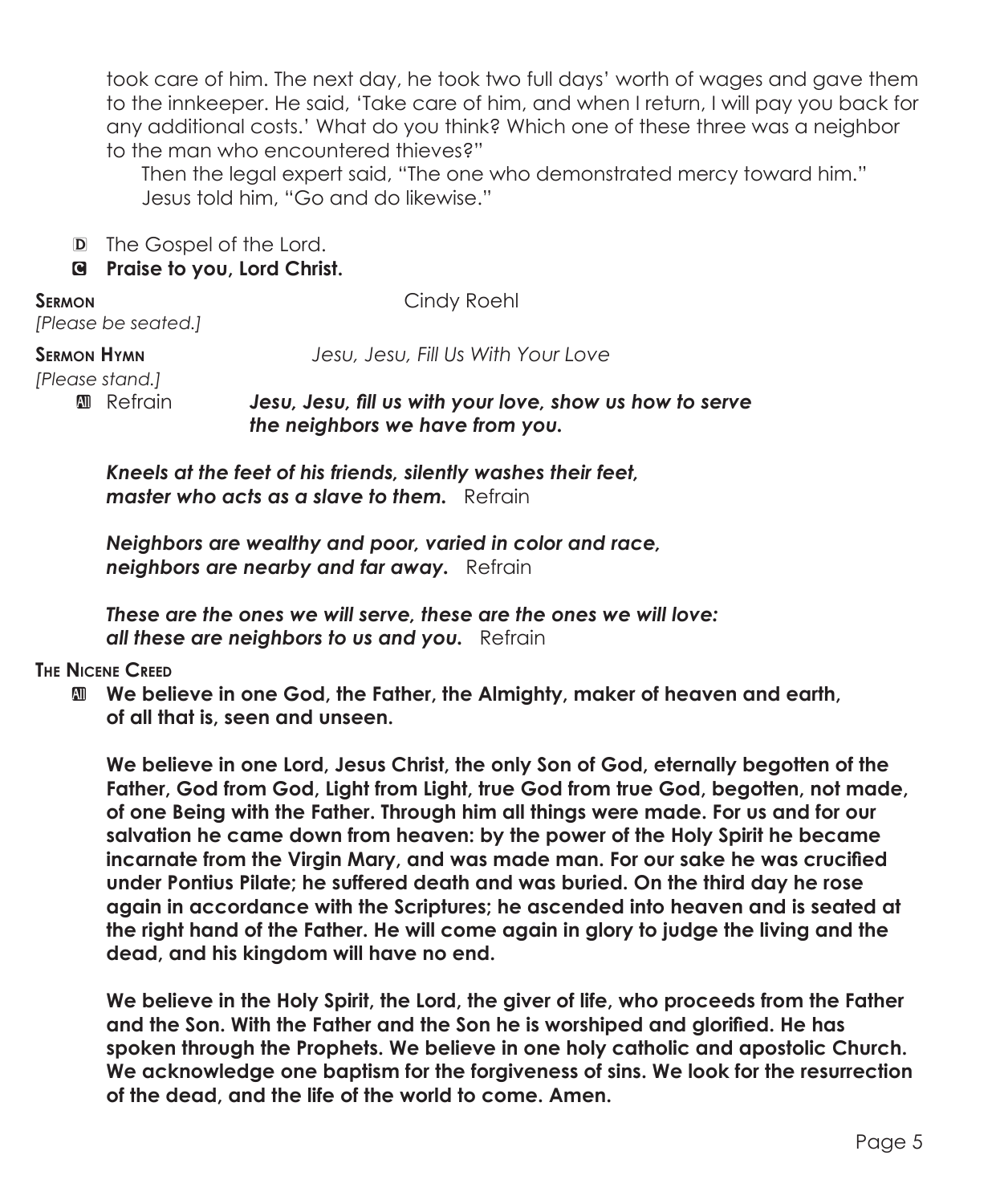## **Prayers of the People**

*[Please stand, kneel, or sit, as you choose.]*

- D Heavenly Father, you have promised to hear when we pray in the name of your Son. Therefore, in confidence and trust we pray for the Church.
- L Father, enliven the Church for its mission,
- C **that we may be salt of the earth and light to the world.**
- L Breathe fresh life into your people.
- C **Give us power to reveal Christ in word and action.**
- L We pray for the world: we pray for our elected leaders, and implore that you will lead us and every nation into the ways of justice and peace. God of truth, inspire with your wisdom those whose decisions affect the lives of others
- C **that all may act with integrity and courage.**
- L Give grace to all whose lives are linked with ours.
- C **May we serve Christ in one another, and love as he loves us.**
- L We pray for the community, especially those listed in the weekly bulletin, and for those in need, especially … [*add names from notebook*] and those we now name aloud or in our hearts [*leave time…*]. God of hope, comfort and restore all who suffer in body, mind or spirit, and make us willing agents of your compassion.
- C **Strengthen us as we share in making people whole, that all may know the power of your healing love.**
- L We give you thanks for all the blessings of this life, especially the flowers given today by Donna Pylman in memory of her father, Henry Pylman, and for the blessings that we now name silently or aloud. [*Leave time…*] Awaken in us a sense of wonder for the earth and all that is in it.
- C **Teach us to care creatively for its resources.**
- L We remember those who have died and those who mourn especially… [*add names from notebook*]. We remember with thanksgiving those near to us who have whose absence still leaves a hole in our hearts; I invite you to say their names, silently or aloud [*leave time …*]. We pray for all who have died in the faith of Christ, and those whose faith is known to you alone.
- C **Father, into your hands we commend them.**
- L Lord, you have called us to serve you. We pray for ourselves and our ministries.
- C **Grant that we may walk in your presence: your love in our hearts, your truth in our minds, your strength in our wills, until, at the end of our journey, we know the joy of our homecoming and the welcome of your embrace, through Jesus Christ our Lord. Amen.**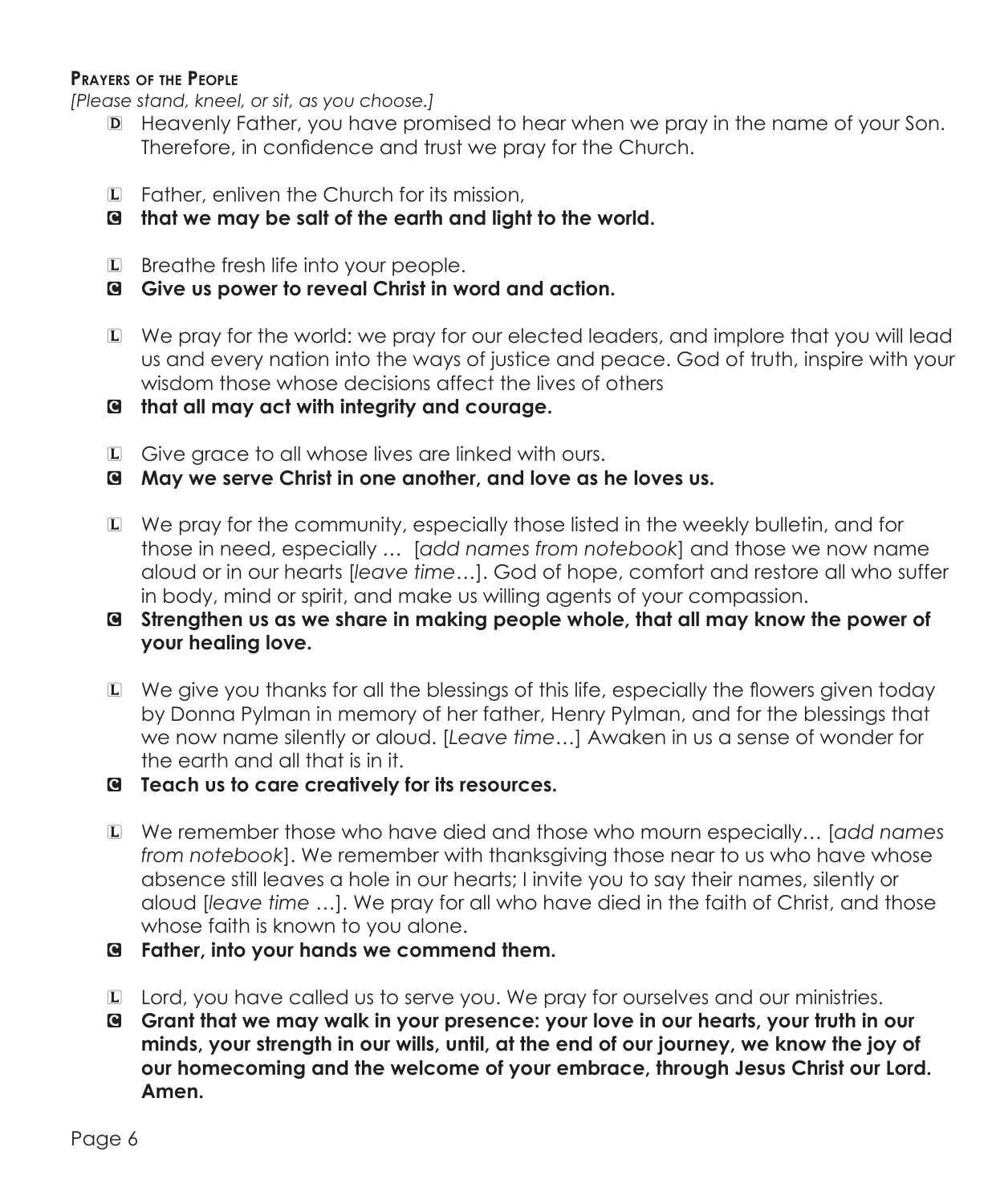### **Confession and Absolution**

*[Please stand or kneel, as you choose.]*

- D Let us confess our sins to God. [*Silence is kept.*] God of all mercy…
- C **we confess that we have sinned against you, opposing your will in our lives. We have denied your goodness in each other, in ourselves, and in the world you have created. We repent of the evil that enslaves us, the evil we have done, and the evil done on our behalf. Forgive, restore, and strengthen us through our Savior Jesus Christ, that we may abide in your love and serve only your will. Amen.**
- P Almighty God have mercy on you, forgive you all your sins through our Lord Jesus Christ, strengthen you in all goodness, and by the power of the Holy Spirit keep you in eternal life.
- **M** Amen.

# **Prayers and Blessings**

[Those celebrating birthdays, anniversaries or special occasions may receive an individual blessing.]

# **Children's Message**

## **The Greeting of Peace**

*[Please stand.]*

- P The peace of the Lord be always with you.
- C **And also with you.** (*All may greet one another in the name of the Lord.*)

# **The Holy Communion**

# **Offertory Sentence**

D I appeal to you, brethren, by the mercies of God, to present yourselves as a living sacrifice, holy and acceptable to God, which is your spiritual worship. Bring your tithes, aifts and offerings with a heart full of gladness.

**Offertory** *How Beautiful Are the Feet* G. F. Handel

*[Please be seated.]*

## **Presentation**

*[Please stand when the plates are given to the Deacon.]*

D We gladly present the fruits of our lives to the God who creates us, redeems us and sustains us. May we have the grace to use them to heal God's world.

**Presentation Hymn** *For the Fruit of All Creation*

a *For the fruit of all creation, thanks be to God. For these gifts to ev'ry nation, thanks be to God. For the plowing, sowing, reaping, silent growth while we are sleeping, future needs in earth's safekeeping, thanks be to God.*

*For the harvests of the Spirit, thanks be to God. For the good we all inherit, thanks be to God. For the wonders that astound us, for the truths that still confound us, most of all, that love has found us, thanks be to God.*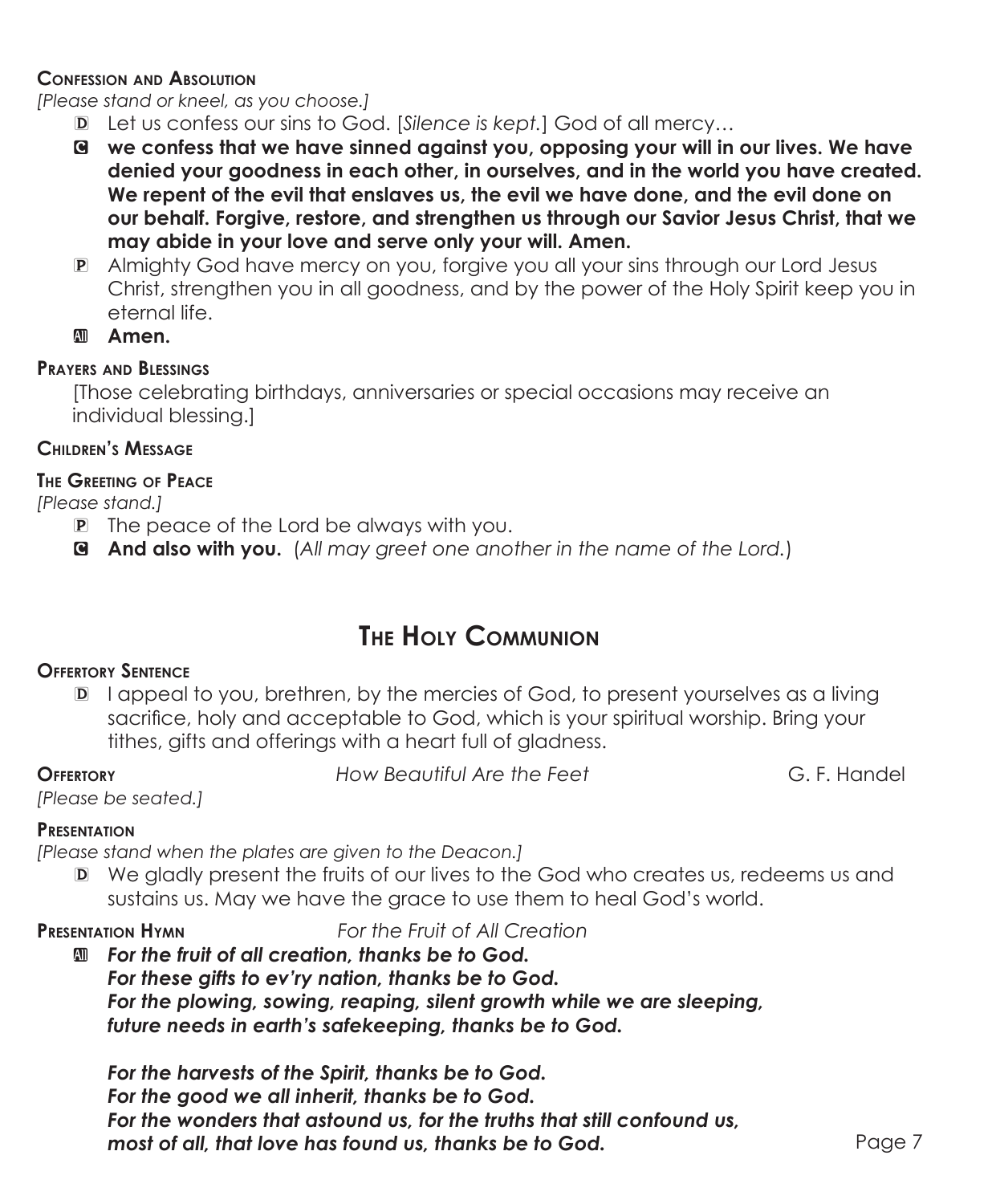**Eucharistic Prayer** [Enriching Our Worship 2]

- P The Lord be with you.
- C **And also with you**.
- P Lift up your hearts.
- C **We lift them to the Lord**.
- P Let us give thanks to the Lord our God.
- C **It is right to give our thanks and praise.**
- P We praise you and we bless you, holy and gracious God, source of life abundant. From before time you made ready the creation. Your Spirit moved over the deep and brought all things into being: sun, moon, and stars; earth, winds, and waters; and every living thing. Glory and honor and praise to you, holy and living God, for you are the source of light and life; you made us in your image, and called us to new life in Jesus Christ our Lord. And so this day we join with Saints and Angels in the chorus of praise that rings through eternity, lifting our voices to magnify you as we sing:

## **Sanctus** *Holy, Holy, Holy Lord* S125

*Holy, holy, holy Lord, God of power and might, heaven and earth are full of your glory. Hosanna in the highest. Hosanna in the highest. Blessed is he who comes in the name of the Lord. Hosanna in the highest. Hosanna in the highest.*

*[Please stand or kneel, as you choose.]*

P Time and again you called us to live in the fullness of your love. But we rebelled against you, and wandered far away; and yet, as a mother cares for her children, and as a father cherishes his family, you would not forget us. To deliver us from the power of sin and death and to reveal the riches of your grace, you looked with favor upon Mary, your willing servant, that she might conceive and bear a son, Jesus the holy child of God. Living among us, Jesus loved us. He broke bread with outcasts and sinners, healed the sick, and proclaimed good news to the poor. He yearned to draw all the world to himself, yet we were heedless of his call to walk in love. Then, the time came for him to complete upon the cross the sacrifice of his life, and to be glorified by you.

 On the night before he died for us, Jesus was at table with his friends. He took bread, gave thanks to you, broke it, and gave it to them, and said: "Take, eat: This is my Body, which is given for you. Do this for the remembrance of me."

 As supper was ending, Jesus took the cup of wine. Again, he gave thanks to you, gave it to them, and said: "Drink this, all of you: This is my Blood of the new Covenant, which is poured out for you and for all for the forgiveness of sins. Whenever you drink it, do this for the remembrance of me."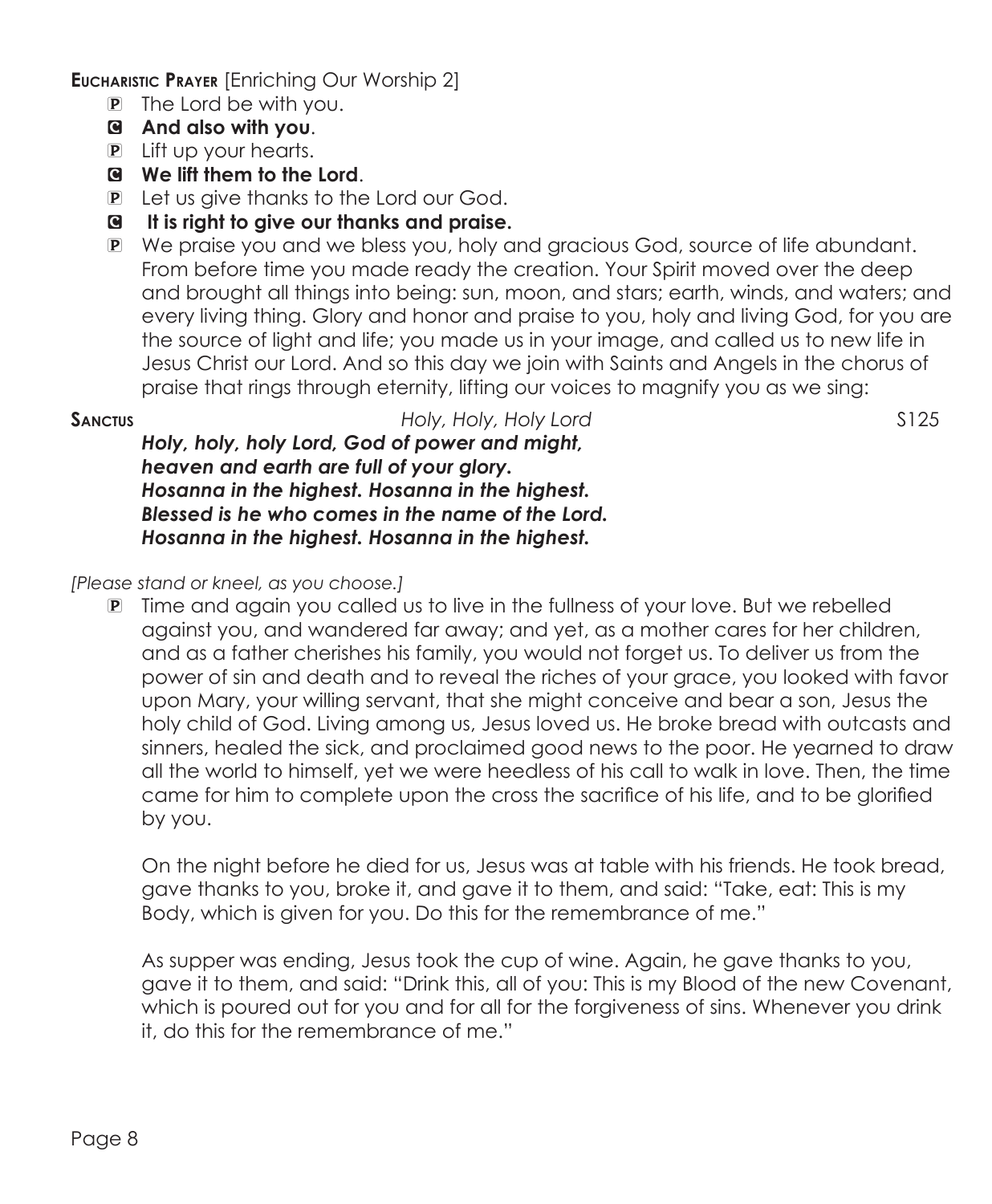- a **Now gathered at your table, O God of all creation, and remembering Christ, crucified and risen, who was and is and is to come, we offer to you our gifts of bread and wine, and ourselves, a living sacrifice. Pour out your Spirit upon these gifts that they may be the Body and Blood of Christ. Breathe your Spirit over the whole earth and make us your new creation, the Body of Christ given for the world you have made. In the fullness of time bring us, with all your saints, from every tribe and language and people and nation, to feast at the banquet prepared from the foundation of the world.**
- P Through Christ and with Christ and in Christ, in the unity of the Holy Spirit, to you be honor, glory, and praise, for ever and ever.
- C **AMEN.**

# **The Lord's Prayer**

- P And now as our Savior Christ has taught us, we are bold to say,
- a **Our Father, who art in heaven, hallowed be thy Name, thy kingdom come, thy will be done, on earth as it is in heaven. Give us this day our daily bread. And forgive us our trespasses, as we forgive those who trespass against us. And lead us not into temptation, but deliver us from evil. For thine is the kingdom, and the power, and the glory, for ever and ever. Amen.**

## **The Breaking of the Bread**

- P Bread and Wine: God's holy gifts for God's holy people.
- C **May we who share these gifts be found in Christ and Christ in us.**

*Jesus, Lamb of God* S164

- $\mathbf{I}$  Jesus, Lamb of God: Have mercy on us. *Jesus, bearer of our sins: Have mercy on us. Jesus, redeemer, redeemer of the world: Give us your peace, give us your peace.*
- P The Gifts of God for the People of God. Take them in remembrance that Christ died for you, and feed on him in your hearts by faith, with thanksgiving.

*[You may be seated. All are welcome at the Lord's Table. Please follow the directions of the usher, who*  will let you know when it's your turn to go to the altar rail. You may stand or kneel. To receive, hold your *hands in front of you, one palm over the other. The priest will place a wafer there. You may either consume it immediately, and then sip from the cup of wine when it comes to you, or, you may wait and dip the wafer into the wine. When you are finished, please return to your seat by the side aisle.]*

## **Our Prayer Team will be in the south narthex (at the back of the church) during Holy Communion to pray with you for healing, guidance, a loved one, or anything else on your heart.**

Page 9 *Where true charity and love abide, God is dwelling there; God is dwelling there.***Chant** *Where True Charity [Please repeat this chant until the musician stops playing the tune.]*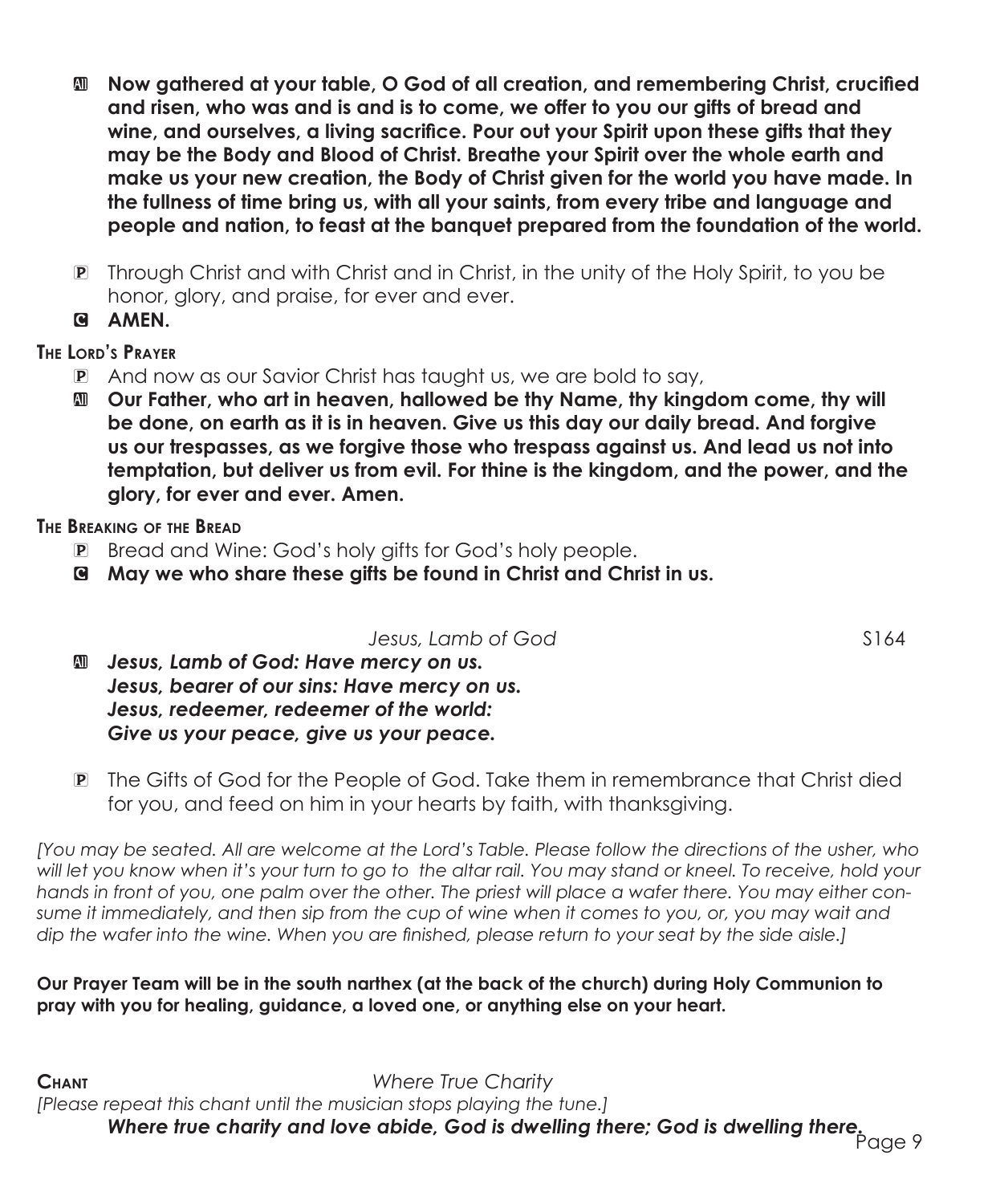### **Post Communion Prayer**

*[Please stand or kneel, as you choose.]*

- P Let us pray…
- C **Loving God, we give you thanks for restoring us in your image and nourishing us with spiritual food in the Sacrament of Christ's Body and Blood. Now send us forth a people, forgiven, healed, renewed; that we may proclaim your love to the world and continue in the risen life of Christ our Savior. Amen.**

### **The Blessing**

*[Please stand.]*

- P Live without fear: your Creator has made you holy, has always protected you, and loves you unconditionally. Go in peace to follow the Way of Jesus, and as you journey, the blessing of God, Father, Son and Holy Spirit, be with you now and always.
- C **Amen.**

#### **Sending Hymn** *O For a World*

a *O for a world where everyone respects each other's ways, where love is lived and all is done with justice and with praise.*

*O for a world where goods are shared and misery relieved, where truth is spoken, children spared, equality achieved.*

## *O for a world preparing for God's glorious reign of peace, where time and tears will be no more, and all but love will cease.*

#### **The Dismissal**

- P Let us go forth into the world, rejoicing in the power of the Spirit.
- C **Thanks be to God!**

| <b>POSTLUDE</b> | O God Our Help in Ages Past | Robert E. Kreutz |
|-----------------|-----------------------------|------------------|
|-----------------|-----------------------------|------------------|

*Scripture taken from the Common English Bible®, CEB® Copyright © 2010, 2011 by Common English Bible.™ Used by permission. All rights reserved worldwide.*

*Selections of the liturgy are taken from The Hymnal 1982, © 1985 by The Church Pension Fund. All rights reserved. Reprinted under One License.net # A-711594*